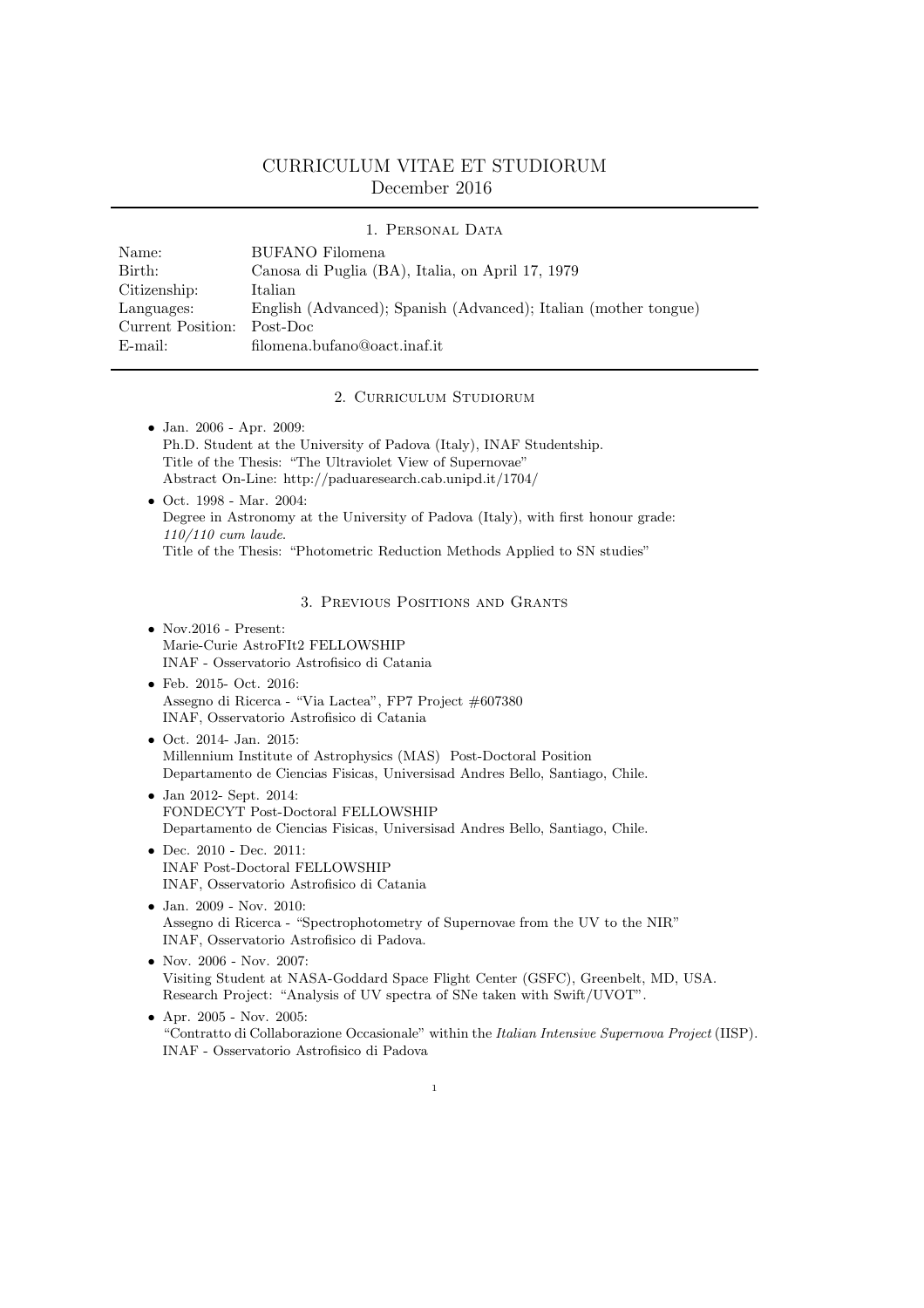- 4. Observing Experience and Multiwavelength Data Reduction Skills:
- Visiting Astronomer for spectroscopical and photometrical observational campaigns at: VLT/FORS2, VLT/HAWKI, VLT/EMMI, NTT/EFOSC, NTT/SOFI, Magellan/LDSS3, DuPont/WFCCD, TNG/LRS, TNG/NICS, SOAR/Goodman, NOT/ALFOSC;
- Queue-scheduled observations with VLT/FORS2, VLT/ISAAC, VLT/X-Shooter, LBT/Lucifer, REM/REMIR;
- Extensive Data Reduction of Ultraviolet, Optical and NIR imaging and spectroscopy. Data from e.g. Swift/UVOT, HST+STIS, GALEX, WHT+ISIS, VLT+XShooter, VLT+FORS2, Gemini-N/S+GMOS, LT+RATCam, TNG+LRS, TNG+NICS, SOAR/Goodman, REM/REMIR.

5. Skills in Management and Analysis of Big Datasets:

- Data from *Hi-GAL* survey at FarInfrared (FIR) wavelengths obtained with *Herschel* satellite (PI. S. Molinari);
- FIR data from the GLIMPSE (Benjamin et al. 2003, PASP, 115, 953) and MIPSGAL (Carey et al. 2009, PASP, 121, 76) surveys, obtained with *Spitzer* satellite;
- Radio data from different surveys, such as VLA Galactic Plane Survey (VLA, USA) and Molonglo Galactic Plane Survey (Molonglo Observatory Synthesis Telescope, Australia).

6. Telescope Time Awards (as P.I.):

- 094.D-0358, *Spectral characterization of extremely young supernovae and possible shock breakout events found by a high cadence transient search*, PI Bufano 2.2h Hard ToO at VLT/FORS2, Paranal Observatory, Chile;
- CN2015A-85, CN2014B-60, CN2014A-56, CN2013B-56, *Prompt and Detailed Spectroscopy of Supernovae in the Local Universe*, PI. Bufano

4.5 notti/ semester at SOAR/Spettrografo Goodman, Cerro Tololo Observatory, Chile;

• Long Term AOT25-28 and AOT21-24: *Near-IR Monitoring of Local Supernovae with REM*, PI. Bufano

300h = 75h x 4semesters/ Long Program in ToO/Queue mode, at REM/REMIR, ESO La Silla Observatory, Chile;

• Programs Cycle5-5080132, Cycle6-6090721 (2 years): *Ultraviolet spectroscopy of Supernovae with SWIFT*, PI.Bufano

81ks/ cycle in ToO Mode, with SWIFT/UVOT Satellite.

## 7. Recent Talks/Seminars

- Sep. 2016 International Conference *ViaLactea: The Milky Way as a Star Forming Engine*, Roma, italia;
- Jul. 2016 *EWASS 2016; European Week of Astronomy and Space Science*, Symposium 16, Athens, Greece;
- Jul. 2016 *EWASS 2016; European Week of Astronomy and Space Science*, Special Session 3, Athens, Greece;
- Mar. 2016. Consortium meeting *VIALACTEA* , at LAM, Marseille, France;
- Jul. 2014. Invited Seminar at INAF-Osservatorio Astrofisico di Catania, Italia;
- Ago. 2013 *The SN Type II Workshop: observations meet models*. Workshop at Universidad de Chile, Santiago, Chile;
- Jun. 2013. Workshop *UK-Chile workshop on Supernova progenitors*, st Oxford University,UK;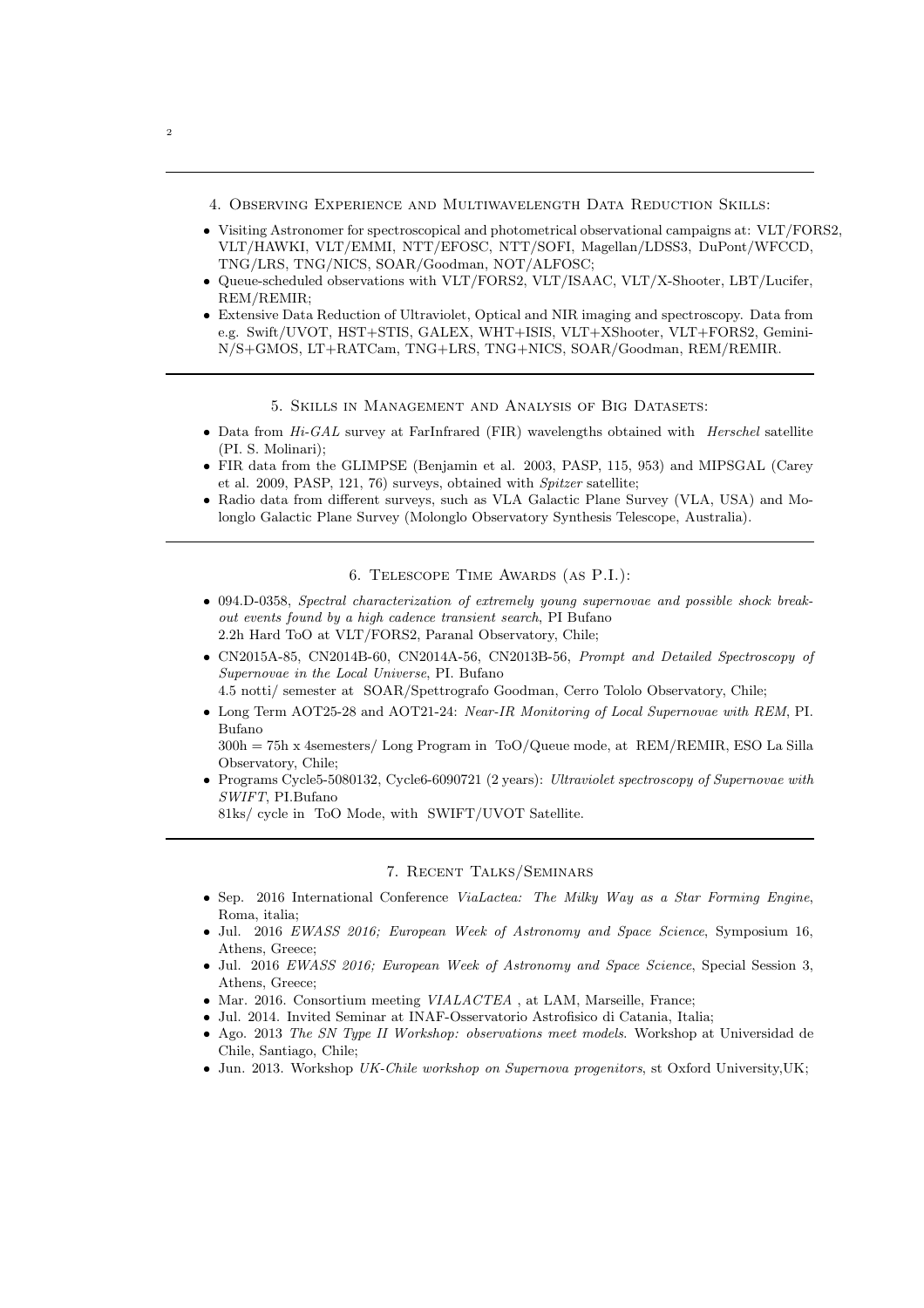- Apr. 2013 ESO Conference *The deaths of stars and the lives of galaxies,* , Santiago, Cile;
- Dec. 2012. Workshop *Focus week for supernovae near and far*, at Kavli IPMU, Tokio, Japan;
- Dec. 2011/ Dec. 2010/ Oct .2009. Annual collaboration meeting of the ESO/NTT Large Programme *Supernova Variety and Nucleosynthesis Yields*, at INAF- Osservatorio Astronomico di Padova, Italia;
- Oct. 2011 *Analisi dati di Astrofisica delle Alte Energie e la Cosmologia delle Strutture Formate*. ASI-INAF Workshop. Palermo;
- Jun. 2011 *Supernovae and their Host Galaxies*. Sydney, Australia;
- Oct. 2010. Invited Talk at the International Conference *The first year of Science with X-shooter Conference*, at Como, Italia.

## 8. Publications

70 peer reviewed papers, 2728 citations, 6 first-author papers, h-index= 34. Full list of publications on ADS.

First Author Best Cited Papers:

• Bufano, F.; Pignata, G.; Bersten, M.; Mazzali, P.A.; Ryder, S.D.; Margutti, R.; Milisavljevic, D.; Morelli, L.; Benetti, S.; Cappellaro, E.; Gonzalez-Gaitan, S.; Romero-Canizales,C; Stritzinger, M.; Walker,E.S.; Anderson, J.P.; Contreras, C.; de Jaeger,T.; Forster, F.; Gutierrez, C.; Hamuy, M.; Hsiao, E.; Morrell, N.; Olivares E., F.; Paillas, E.; Pian, E.; Pickering, T.E.; Sanders, N.; Stockdale, C.; Turatto,M.; Valenti, S.; Fesen, R.A.; Maza, J.; Nomoto, K.; Phillips, M.M.; Soderberg, A., SN 2011hs: a Fast and Faint Type IIb Supernova from a Supergiant Progenitor, 2014, MNRAS, 439, 1807;

http://mnras.oxfordjournals.org/content/439/2/1807

- Bufano, F.; Pian, E.; Sollerman, J.; Benetti, S.; Pignata, G.; Valenti, S.; Covino, S.; D'Avanzo, P.; Malesani, D.; Cappellaro, E.; Della Valle, M.; Fynbo, J.; Hjorth, J.; Mazzali, P. A.; Reichart, D. E.; Starling, R.L.C.; Turatto, M.; Vergani, S.D.; Wiersema, K.; Amati, L.; Bersier, D.; Campana, S.; Cano, Z.; Castro-Tirado, A. J.; Chincarini, G.; D'Elia, V.; de Ugarte Postigo, A.; Deng, J.; Ferrero, P.; Filippenko, A. V.; Goldoni, P.; Gorosabel, J.; Greiner, J.; Hammer, F.; Jakobsson, P.; Kaper, L.; Kawabata, K. S.; Klose, S.; Levan, A. J.; Maeda, K.; Masetti, N.; Milvang-Jensen, B.; Mirabel, F. I.; Mller, P.; Nomoto, K.; Palazzi, E.; Piranomonte, S.; Salvaterra, R.; Stratta, G.; Tagliaferri, G.; Tanaka, M.; Tanvir, N.R.; Wijers, R. A. M. J., The Highly Energetic Expansion of SN 2010bh Associated with GRB 100316D, 2012, ApJ, 753, 67B; http://iopscience.iop.org/0004-637X/753/1/67/
- Bufano, F.; Immler, S.; Turatto, M.; Landsman, W.; Brown, P.; Benetti, S.; Cappellaro, E.; Holland, S. T.; Mazzali, P.; Milne, P.; Panagia, N.; Roming, P.; Zampieri, L.; Gehrels, N., Ultraviolet Spectroscopy of Supernovae: The First Two Years of Swift Observations., 2009, ApJ, 700, 1456B; http://iopscience.iop.org/0004-637X/700/2/1456/

Most Recent Papers:

• Ingallinera, A.; Trigilio, C.; Leto, P.; Umana, G.; Buemi, C.;Bufano, F.; Agliozzo, C.; Riggi, S.; Flagey, N.; Silva, K.; Cerrigone, L.; Cavallaro, F. *High-resolution Very Large Array observations of 18 MIPSGAL bubbles*, 2016, MNRAS, 463,723 http://mnras.oxfordjournals.org/content/463/1/723.full.pdf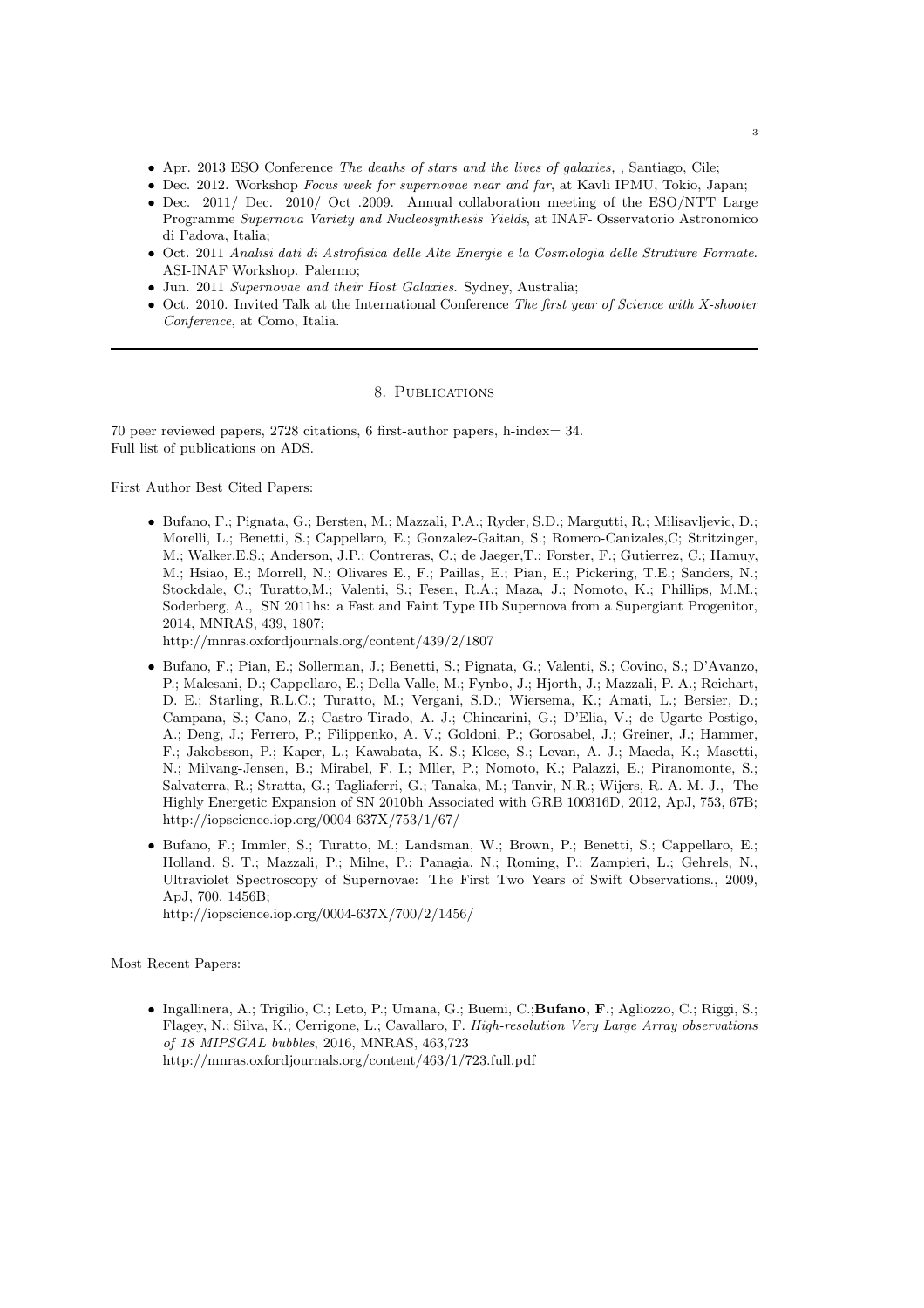- Fremling, C.; Sollerman, J.; Taddia, F.; Ergon, M.; Fraser, M.; Karamehmetoglu, E.; Valenti, S.; Jerkstrand, A.; Arcavi, I.; Bufano, F.; Elias Rosa, N.; Filippenko, A. V.; Fox, D.; Gal-Yam, A.; Howell, D. A.; Kotak, R.; Mazzali, P.; Milisavljevic, D.; Nugent, P. E.; Nyholm, A.; Pian, E.; Smartt, S. *PTF12os and iPTF13bvn. Two stripped-envelope supernovae from low-mass progenitors in NGC 5806*, 2016,A&A, 593, 68. http://www.aanda.org/articles/aa/pdf/2016/09/aa28275-16.pdf
- Riggi, S.; Ingallinera, A.; Leto, P.; Cavallaro, F.; Bufano, F.; Schillirò, F.; Trigilio, C.; Umana, G.; Buemi, C. S.; Norris, R. P., *Automated detection of extended sources in radio maps: progress from the SCORPIO survey*, 2016, MNRAS, 460, 1486 http://mnras.oxfordjournals.org/content/460/2/1486.full.pdf
- Dong, S.; Shappee, B. J.; Prieto, J. L.; Jha, S. W.; Stanek, K. Z.; Holoien, T. W.-S.; Kochanek, C. S.; Thompson, T. A.; Morrell, N.; Thompson, I. B.; Basu, U.; Beacom, J. F.; Bersier, D.; Brimacombe, J.; Brown, J. S.; Bufano, F.; Chen, Ping; Conseil, E.; Danilet, A. B.; Falco, E.; Grupe, D.; Kiyota, S.; Masi, G.; Nicholls, B.; Olivares E., F.; Pignata, G.; Pojmanski, G.; Simonian, G. V.; Szczygiel, D. M.; Woniak, P. R., *ASASSN-15lh: A highly super-luminous supernova*, 2016, Science, 351, 257

http://science.sciencemag.org/content/sci/351/6270/257.full.pdf

• Gutiérrez, C. P.; González-Gaitán, S.; Folatelli, G.; Pignata, G.; Anderson, J. P.; Hamuy, M.; Morrell, N.; Stritzinger, M.; Taubenberger, S.; Bufano, F; Olivares E., F.; Haislip, J. B.; Reichart, D. E., *Supernova 2010ev: A reddened high velocity gradient type Ia supernova*, 2016, A&A, 590, 5

http://www.aanda.org/articles/aa/pdf/2016/06/aa27228-15.pdf

• Cappellaro, E.; Botticella, M. T.; Pignata, G.; Grado, A.; Greggio, L.; Limatola, L.; Vaccari, M.; Baruffolo, A.; Benetti, S.; Bufano, F.; Capaccioli, M.; Cascone, E.; Covone, G.; De Cicco, D.; Falocco, S.; Della Valle, M.; Jarvis, M.; Marchetti, L.; Napolitano, N. R.; Paolillo, M.; Pastorello, A.; Radovich, M.; Schipani, P.; Spiro, S.; Tomasella, L.; Turatto, M., *Supernova rates from the SUDARE VST-OmegaCAM search. I. Rates per unit volume*, 2015, A&A, 584, 62

http://www.aanda.org/articles/aa/pdf/2015/12/aa26712-15.pdf

- Morales-Garoffolo, A.; Elias-Rosa, N.; Bersten, M.; Jerkstrand, A.; Taubenberger, S.; Benetti, S.; Cappellaro, E.; Kotak, R.; Pastorello, A.; Bufano, F.; Domínguez, R. M.; Ergon, M.; Fraser, M.; Gao, X.; García, E.; Howell, D. A.; Isern, J.; Smartt, S. J.; Tomasella, L.; Valenti, S., *SN 2011fu: a type IIb supernova with a luminous double-peaked light curve*, 2015, MNRAS, 454, 95 http://mnras.oxfordjournals.org/content/454/1/95.full.pdf
- Tak´ats, K.; Pignata, G.; Pumo, M. L.; Paillas, E.; Zampieri, L.; Elias-Rosa, N.; Benetti, S.; Bufano, F.; Cappellaro, E.; Ergon, M.; Fraser, M.; Hamuy, M.; Inserra, C.; Kankare, E.; Smartt, S. J.; Stritzinger, M. D.; Van Dyk, S. D.; Haislip, J. B.; LaCluyze, A. P.; Moore, J. P.; Reichart, D., *SN 2009ib: a Type II-P supernova with an unusually long plateau*, 2015, MNRAS, 450, 3137 http://mnras.oxfordjournals.org/content/450/3/3137.full.pdf
- de Jaeger, T.; Anderson, J. P.; Pignata, G.; Hamuy, M.; Kankare, E.; Stritzinger, M. D.; Benetti, S.; Bufano, F.; Elias-Rosa, N.; Folatelli, G.; Forster, F.; González-Gaitán, S.; Gutierrez, C. P.; Inserra, C.; Kotak, R.; Lira, P.; Morrell, N.; Taddia, F.; Tomasella, L., *SN 2011A: an lowluminosity interacting transient, with a double plateau and strong sodium absorption*, 2015, ApJ, 807, 63

http://iopscience.iop.org/article/10.1088/0004-637X/807/1/63/pdf

• Santiago Gonz´alez-Gait´an, N. Tominaga, J. Molina, L. Galbany, F. Bufano, J. P. Anderson, C. Gutierrez, F. Forster, G. Pignata, M. Bersten, D. A. Howell, M. Sullivan, R. Carlberg, T. de Jaeger, M. Hamuy, P. V. Baklanov, S. I. Blinnikov, *The Rise-Time of Type II Supernovae*, 2015, MNRAS, 451, 2212.

http://mnras.oxfordjournals.org/content/451/2/2212.full.pdf

4